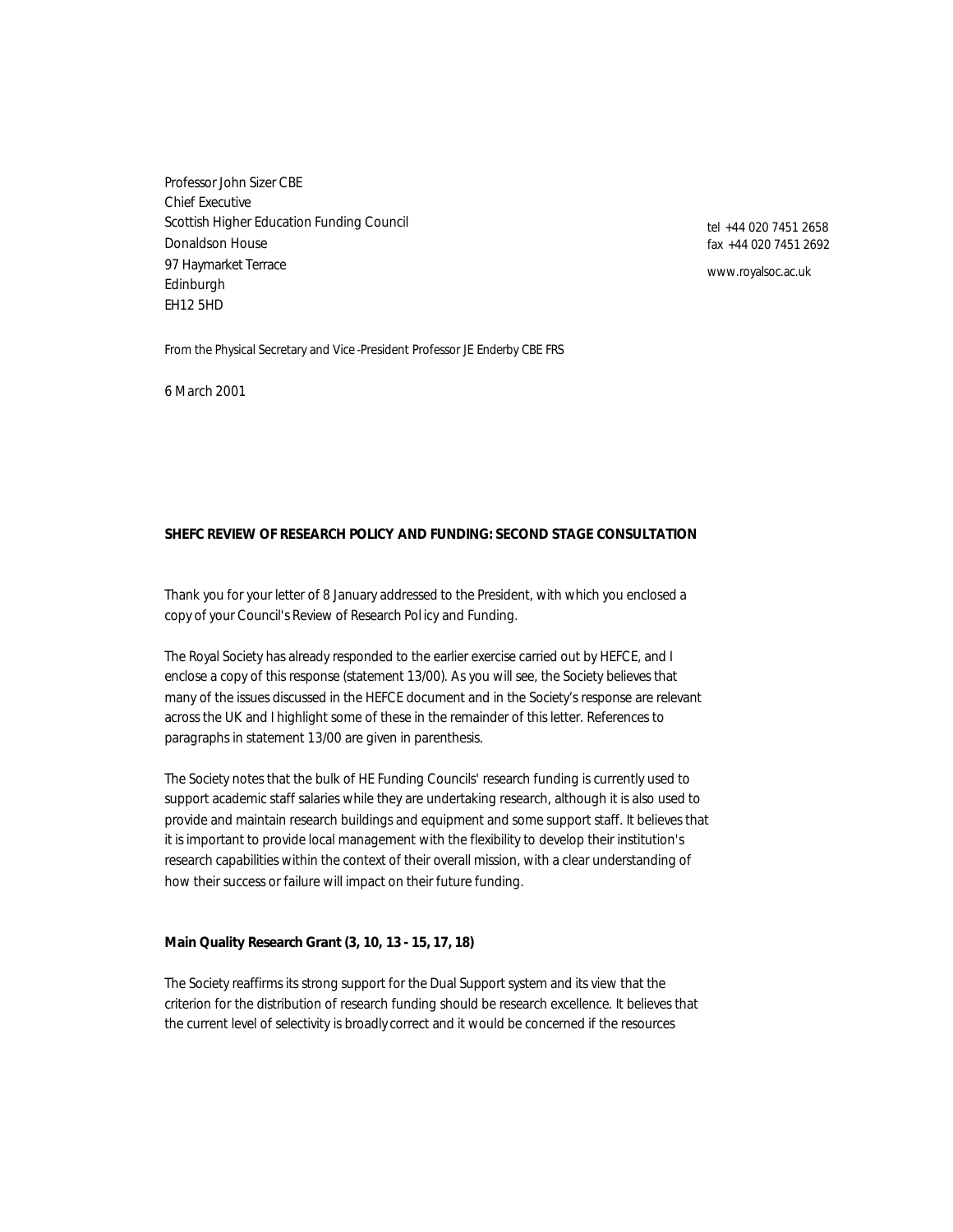associated with departments rated 3b and 3a were to be reduced significantly to protect those rated 5 and 5\*. The Society recognises that SHEFC is considering making some compensating arrangements for 3 rated departments, and that this may be easier to implement with the smaller number of institutions in Scotland compared with England. Nevertheless, this is an issue that your Council should explore very carefully before removing the formula support associated with such departments. The proposed level of funding via these special arrangements is less than a quarter of the current level of funding for 3 rated departments, and the Council should consider what effect this might have on the diversity and development of research within Scotland.

At the other end of the rating scale, the Society would support the suggestion that, after RAE 2001, the Council should provide a premium to 5\* rated departments.

### **Research Infrastructure (31,32)**

The maintenance and development of research infrastructure are crucial. This includes the funding of appropriate support staff often with scarce skills, just as much as the maintenance and development of capital facilities. In determining future strategy post the Joint Infrastr ucture Fund, SHEFC should work towards developing a long-term solution to the maintenance of a satisfactory infrastructure base. This could well include earmarking an element within the main quality research grant for infrastructure.

#### **Research Development Funding (24 – 32**)

The Society argues in its response to HEFCE that the number of special funding streams should be kept to a minimum to reduce the burden on universities. It recognises, however, that the small number of institutions in Scotland increases the net benefits that can be achieved with such funding. As indicated above, the Society is concerned about the possibility of replacing QR funding for 3 rated departments with a Research Development Foundation Grant scheme.

# **People issues (33 - 38)**

The Society agrees that measures need to be taken to ensure that UK PhD education and training remain at the forefront of developing international standards, and believes that this should be a joint responsibility of the HE Funding Councils and the Research Councils, including the Arts and Humanities Research Board. It supports the need to develop standards for the training and supervision of PhD students and for consideration of how to enable smaller departments in less research intensive institutions provide an adequate environment for such students.